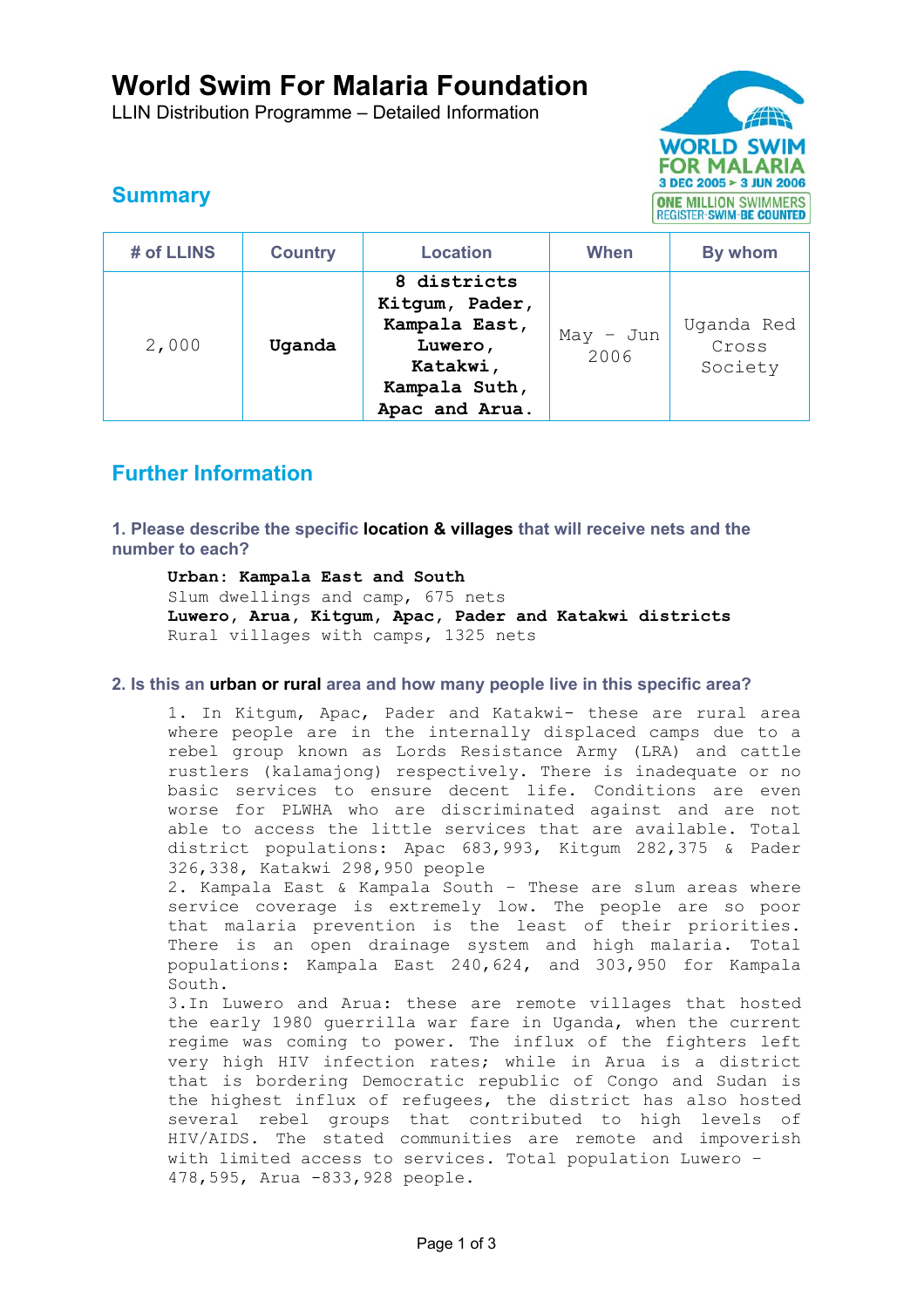**3. Is this a high risk malaria area for this country? If yes, why do you designate it as high?** 

· Warm climate (where the vector breeds easily) - common in all the above districts

- · Poor drainage/slummy areas- especially in urban areas
- · Congestion/poor living conditions in shelters and in camps
- · High poverty
- · Swampy topography- common to all these districts.

#### **4. How many** *reported* **cases of malaria and malaria deaths were there in this area in 2005? If you do not have statistics please make a qualitative comment.**

Malaria is the top killer disease in Uganda especially in each of the areas stated. Malaria accounts for 39% of out patient attendance and 35% of in patient admissions, and 9- 14% of the in-patient deaths among admitted cases; malaria also accounts for 15.4% of the total national death burden, Malaria case fatality rate is 3-5%- (Uganda ministry of Health-Health strategic plan 2001-05). These remote and less served communities/villages have been allocated to Uganda Red Cross Society through the service mapping exercises for CBHC/HIV/AIDS programming. HIV prevalence is also high in these areas.

#### **5. Is this distribution of nets 'blanket coverage' of an area/village or to a select/vulnerable group? If the latter, please describe this group.**

The distribution will be to PLWHA, pregnant women and children under 5 years in the stated areas and will be carried out through routine CHBC services.

#### **6. What is the existing level of ITN use in this area? Are there existing bednet distribution programmes in this area?**

Yes to a limited extent, from other community based programs in Kampala East, Kampala South and Katakwi but HIV+ families have not been targeted to date.

#### **7. Why was the area/villages chosen for bednet distribution and who made this decision?**

- · Swampy areas which are good mosquito breeding sites
- · Slummy areas with poor drainage

· Warm climate (where the vector prefers) - supports parasite multiplication and common in all the above areas

· HIV/AIDS prevalence is high hence reduced immunity to malaria attack

The decision was taken by the Uganda Red Cross society in partnership with the government officers of Health Services and the local leadership.

#### **8. Have you consulted with the National Malaria Programme in your country about this distribution and what was their response?**

Yes. The National Malaria Programme (NMP) is in agreement because the national policy is to encourage free distribution of treated mosquito nets to the most vulnerable (children under